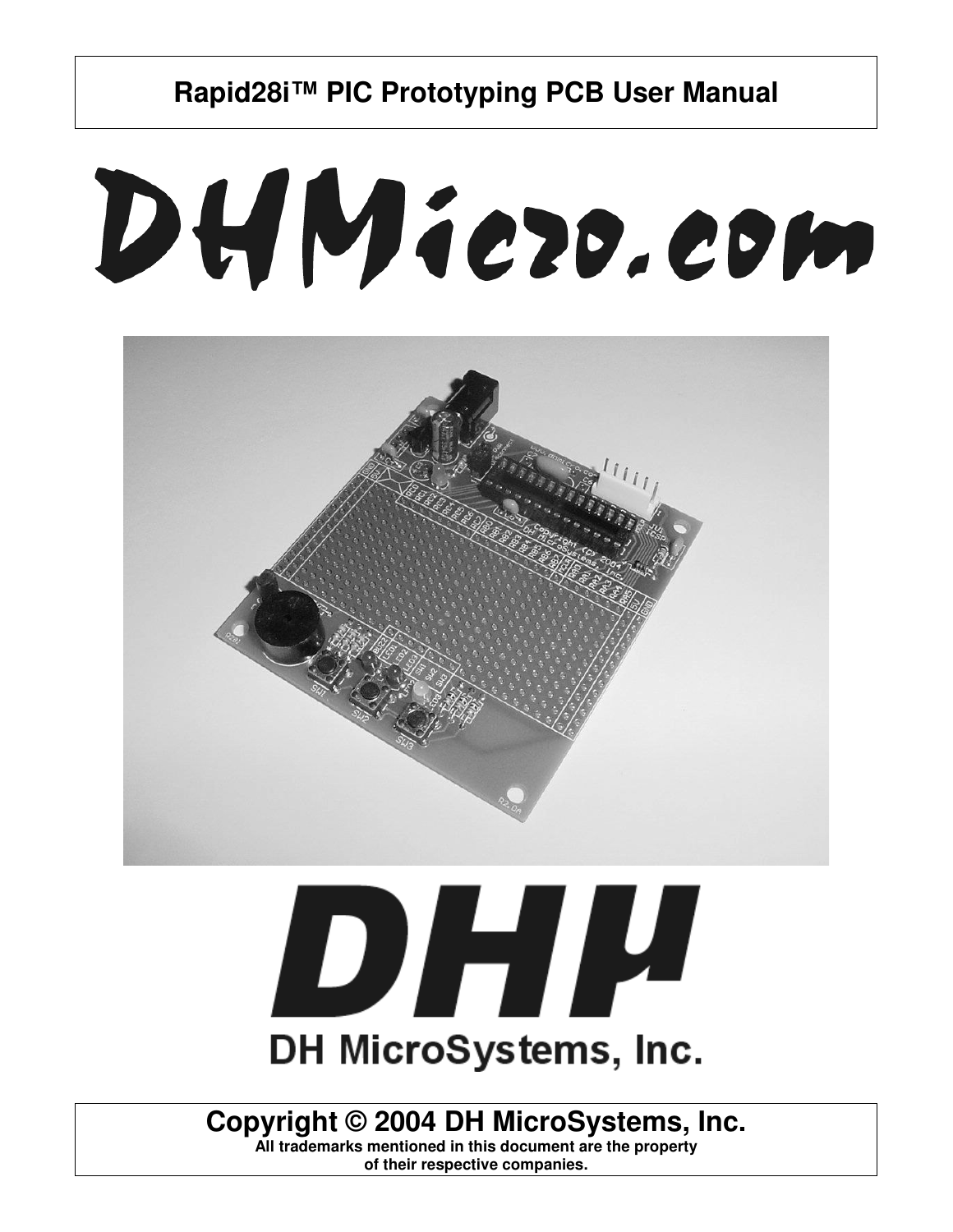## **Description**

This is a PCB designed to facilitate the rapid prototyping of a device based on a 28 pin Microchip PIC microcontroller.

To allow users to focus on their application, we take care of key housekeeping tasks associated with a microcontroller-based device. To this end, our PCB features several power supply options, a 28 pin footprint for the microcontroller, and several oscillator options. This board also supports in-circuit programming with a dedicated ICSP header.

Users can construct their application circuit in our generous a generous prototyping area with space available for several IC's and /or numerous discrete components.

To further simplify the construction of prototype PIC devices, on the end of the PCB opposite from the microcontroller and power supply we have provided several common I/O components. There are 3 push buttons, 3 LEDs, and a buzzer that can be configured for use with the prototype application.

This board is constructed as a 2-layer throughhole board with clearly marked components on its silkscreen layer, and ample space between components so population of the board can be done by anyone with basic soldering skills.

## **Additional Resources**

Numerous sources of information are available for both beginning and advanced users.

Microchip Technology Inc. manufactures the PIC microcontroller line. Their website can be found at **www.microchip.com**. It contains datasheets for all of their microcontrollers, app-notes, and code samples for a variety of applications.

Another excellent on-line resource for Microchip PIC development is the Piclist at **www.piclist.com**. It contains project info, code examples, and links to PIC related sites.

Beginner users might also consider the books published by Square 1 Electronics. They can be found at **www.sq-1.com**.

This list is by no means comprehensive. Many other excellent websites and publications are available and this list is only intended as a starting point for the beginner.

## **Features**

#### **General:**

- Overall board dimensions 3.00" x 3.25".
- PCB is a 2-layer board with solder masks on both sides and a silk screen graphic.
- 26 x 13 pin prototyping area (338 pins total).
- Power and GND bus lines run the length of the prototyping area on both sides (not included in proto total pin count).
- All 22 microcontroller port pins and ~MCLR pin brought out to a clearly labeled strip along the top of the prototyping area.
- ICSP header.
- 4 corner mounting holes.

#### **Microprocessor:**

- Compatible with all MicroChip PIC 28 pin DIP packaged microprocessors.
- PIC16C62, 63, 642, 66, 72, 73, 745, 76, 773, PIC16F72, 73, 76, 870, 872, 873, 876, PIC18C242, 252,

PIC18F242, 252, 248, 258 (and perhaps others).

#### **Oscillator Options:**

- Crystal or ceramic resonator with external capacitors (DC-20MHz).
- Ceramic resonator with internal capacitors (DC-20MHz).
- RC oscillator.

#### **Power Supply Options:**

- Footprints provided for either TO-92 or TO-220 voltage regulators.
- Footprint provided for DC power receptacle.

## Power-on LED.

**User I/O Options:**

#### 3 push buttons.

- 3 LEDs.
- Piezo buzzer.

## **Requirements**

In order to assemble and use this board, a user needs to have basic electronic tools and some skill in their usage, and a 28 pin PIC microcontroller and the tools required to write code and program the executable file onto the controller. Additionally, if this board was purchased as a bare PCB, then a number of discrete components are also required to stock it.

**Copyright © 2004 DH MicroSystems, Inc. All trademarks mentioned in this document are the property of their respective companies.**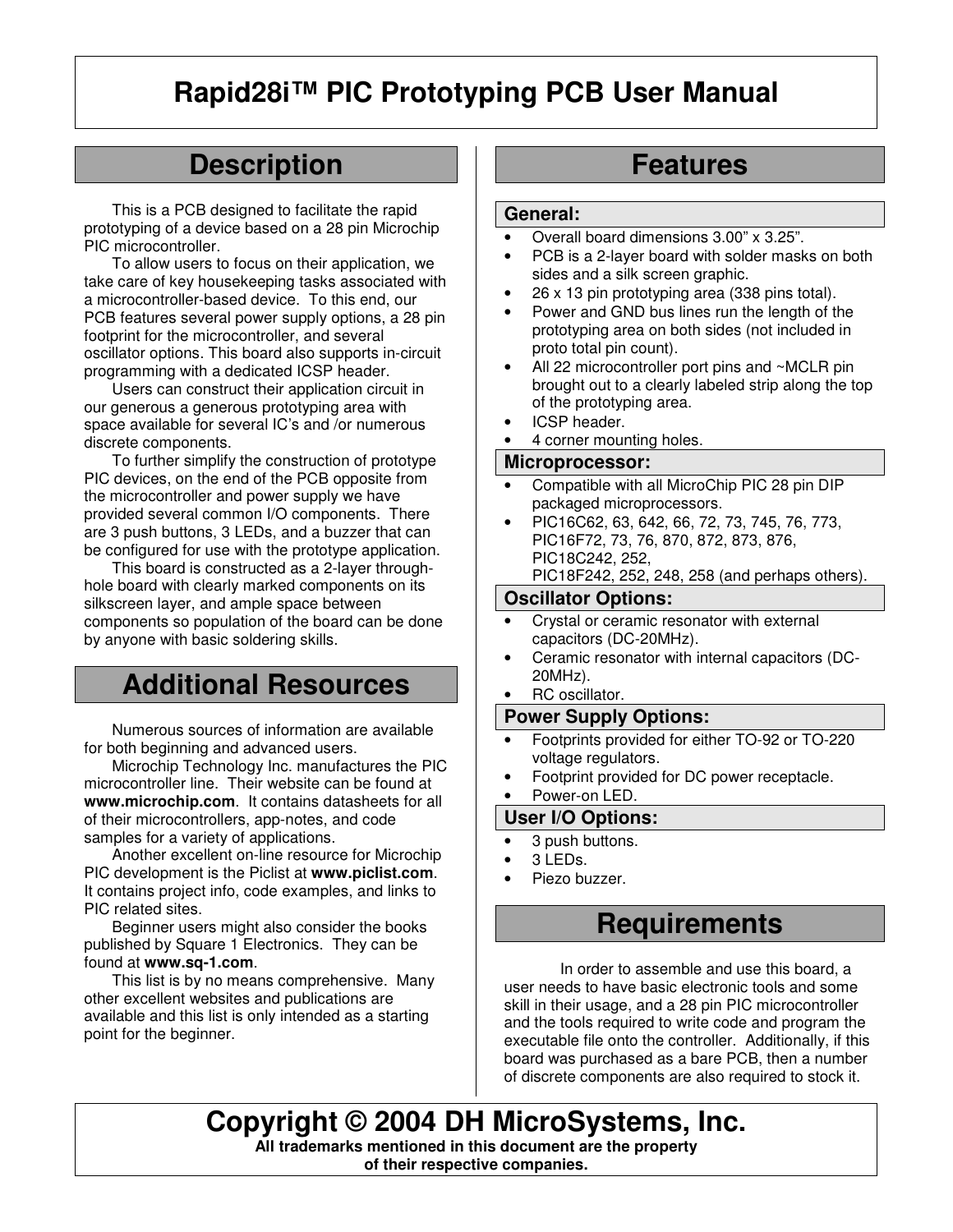

## **Construction**

## **Partlist:**

If you purchased this as a kit, then it included the following components:

- Printed circuit board
- IC1-28 pin socket
- X1-4MHz ceramic resonator
- VREG1-78L05 voltage regulator (TO-92)
- DC power receptacle
- JU1-ICSP header
- JU2-Jumper block with shorting jumper
- C1-47uF electrolytic capacitor
- C2, C4, C5, and C8-0.1uF capacitors
- R1-470 Ohm, 1/8W, resistor
- R3-10k Ohm, 1/8W, resistor
- D1-Green LED
- D2-1N4148 diode

If it was purchased as a kit including parts to complete the user I/O circuitry then it also included:

- SW1, SW2, & SW3-tactile push-button switches
- LED1, LED2, & LED3-red and yellow LEDs
- BUZZ-5V piezo buzzer
- Q1-2N2222 (TO-92) NPN transistor
- R4, R8, R9 & R10-10k Ohm, 1/8W, resistors
- R5, R6, & R7-470 Ohm, 1/8W, resistors

Note: parts are *not* provided to fill all PCB footprints. The user should stock the board appropriately according to the requirements of any particular design (see construction options discussed on the next page).

## **Copyright © 2004 DH MicroSystems, Inc.**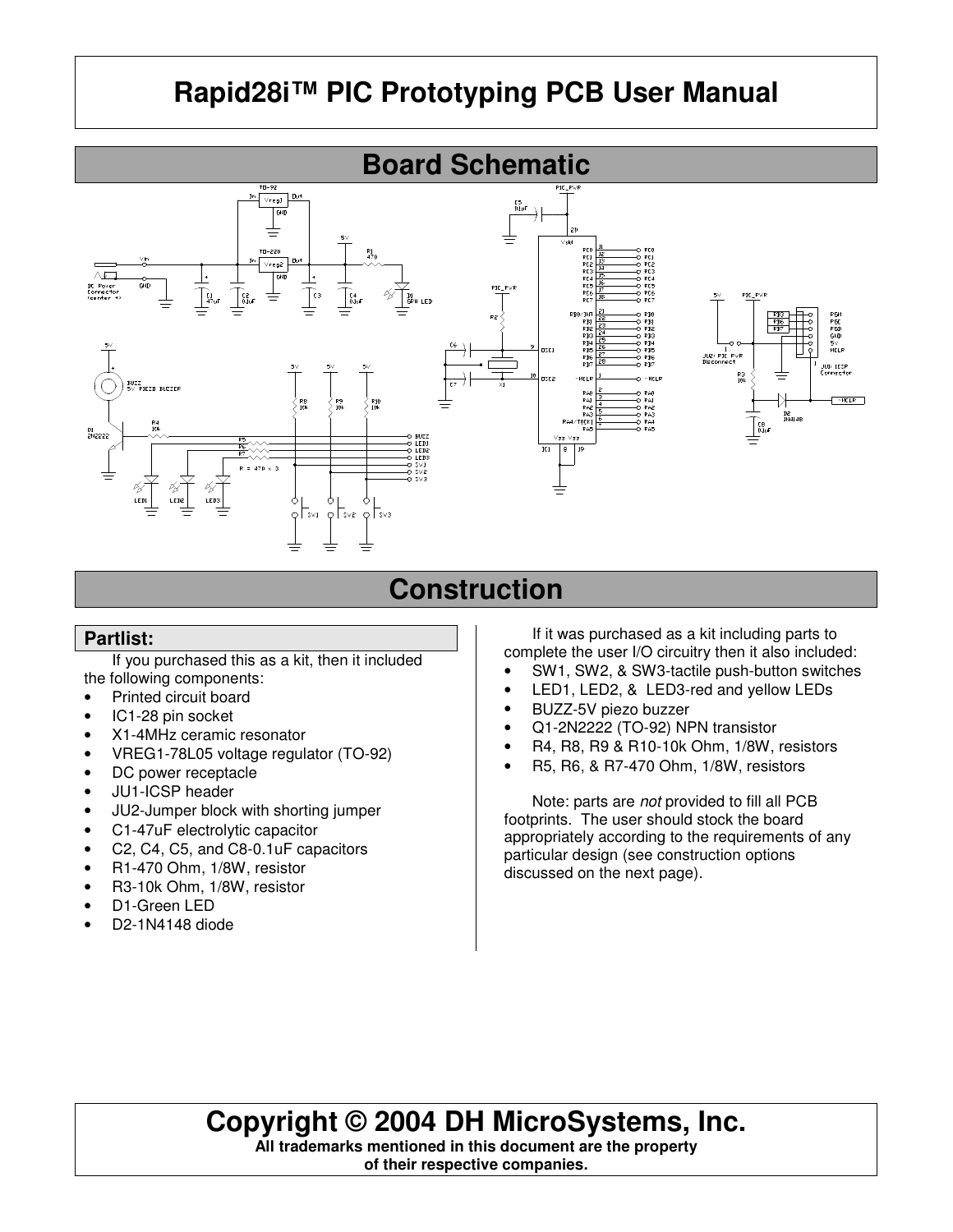## **Construction (Cont.)**

#### **Microcontroller Options:**

This board will support any 28 pin DIP packaged Microchip PIC microcontroller. The pin descriptions depicted in the schematic on the previous page and on our PCBs represent only basic port definitions for each pin. Refer to the Microchip datasheet for all the features and alternate pin definitions for the microcontroller that you select for use.

 R3, C8, and D2 are attached to the ~MCLR pin (D2 is added for ICSP compatibility). These components can be omitted and a new reset circuit can be constructed in the prototyping area per instructions found in the Microchip datasheet for your microcontroller.

#### **ICSP:**

 Note: refer to Microchip datasheets and appnotes for information on the isolation of ICSP related pins.

 ICSP signals are available on JU1 (refer to the schematic for pin signal assignments).

 JU2 isolates the PIC from the boards power supply; it should be disconnected when the prototyping board is attached to an ICSP programmer. This jumper eliminates the possibility of excessive loading of the ICSP programmer by other board components or by the users application circuitry. Re-jumper JU2 when the ICSP programmer is disconnected and the board is to be powered via the onboard power supply.

 If you are not planning on using an ICSP programmer JU1 can be omitted, JU2 can just be permanently shorted with a bit of component lead, and D2 can be replaced with another bit of component lead.

#### **Oscillator Options:**

 Several oscillator options are available with this board: ceramic resonator, crystal oscillator, and RC oscillator (kits ship with a 4MHZ ceramic resonator). Pertinent oscillator parts are R2, C6, C7, and X1.

Select these components per instructions found in Microchip datasheets for the microcontroller that you select for use.

## **Power Supply Options:**

 This board will support several different voltage regulators in both TO-92 and TO-220 packages (kits ship with a TO-92 78L05) Note: install only one voltage regulator when assembling your board.

 Keep in mind the current requirements of your circuitry plus the microcontroller when you are selecting an appropriate voltage regulator.

 Depending on the requirements for the regulator you select, C1, C2, C3, and C4 may or may not be required and their values will vary. Refer to the manufacturers datasheet for your regulator you select for recommendations.

 A wall adapter can provide power when the DC power receptacle is installed. A 2.1mm ID, 5MM OD DC power plug with a positive center conductor is required. A bench supply can also be used; in this case omit the power receptacle and solder in red and black wires to the pins labeled **Vin** and GND respectively. Voltage should be 7.5-12VDC.

 A power-on LED may be installed by stocking R1 and D1 (a green LED).

#### **Assembly:**

 Stock parts in their appropriate locations, paying attention to proper component alignment. Solder components to the PCB with a low wattage soldering iron. Lastly, trim off excess leads and clean off flux residue (if required) with an appropriate solvent.

 Construct your own circuitry in the open prototyping area. Microcontroller pins are accessed through the labeled strip of pins at the top of the proto area; I/O components are accessed through the labeled pins at the bottom. 5V and GND for your circuit is available on both left and right sides of the proto area in labeled strips.

## **Copyright © 2004 DH MicroSystems, Inc.**